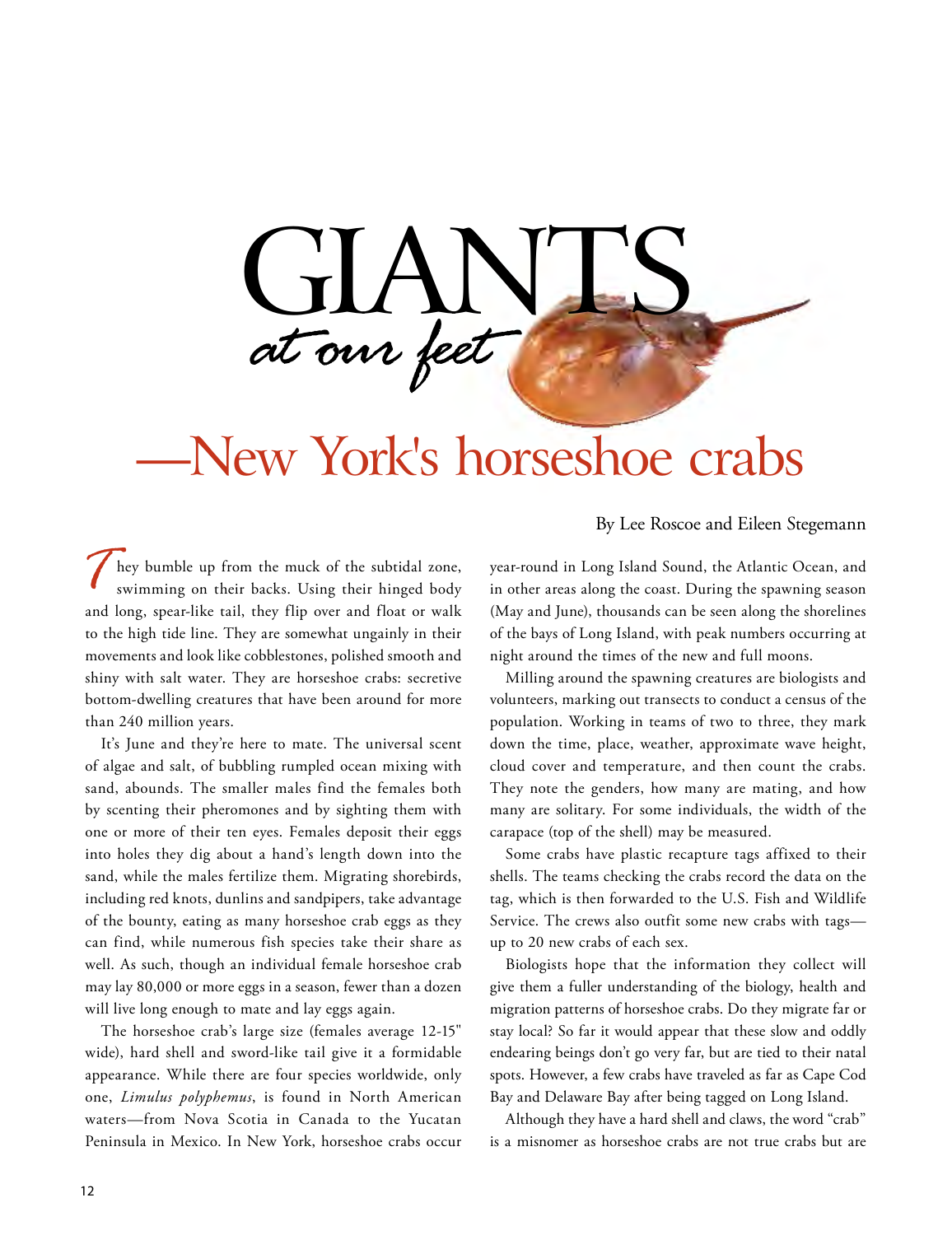in a class of their own (Merostomata), and are more closely related to spiders and scorpions. Horseshoe crabs have seven pairs of leg-like appendages under their shells which are used for gathering and eating food, as well as for moving. Reminiscent of spiders, the two small appendages with pincers that are located near their mouth help usher in food.

Horseshoe crabs eat while walking right-side up on the sand, both below the ocean waters or on the beach. Their

### The horseshoe crab's large size, hard shell and sword-like tail give it a formidable appearance.

legs have spines at the base, which help to grind up food. They eat a variety of marine worms, mollusks, and other small marine animals.

While they are growing, horseshoe crabs must shed (molt) their shells. New shells grow under the old shells and when exposed, remain soft for up to several days. During that time, horseshoe crabs are more vulnerable to predation. By the time horseshoe crabs reach maturity, at about 8 to 10 years of age (for

males and females, respectively), they may have gone through 15 to 17 molts. While no one knows for sure, it is believed that these unique creatures may live for 20 years or more.

Horseshoe crab numbers have steadily declined during the past few decades, particularly in Delaware Bay. This is due in part to the fact that horseshoe crabs do not move far from their birth place and so are vulnerable to disturbances. Building wharves, dredging beaches, and dragging

the sea bottom all disturb breeding. Pollutants and stormy weather also negatively affect them. In many areas around Long Island, development has replaced the open shoreline where horseshoe crabs once frequented, and they are a rare sight in New York Harbor. But despite this, they hang on in the waters of Connecticut, New Jersey and New York, around Sandy Hook and Raritan Bay, the New Jersey Estuary, and in Long Island Sound. They come ashore at

With a hard shell and spear-like tail, the horseshoe crab is a formidable-looking creature that has been around for more than 240 million years.

James Clayton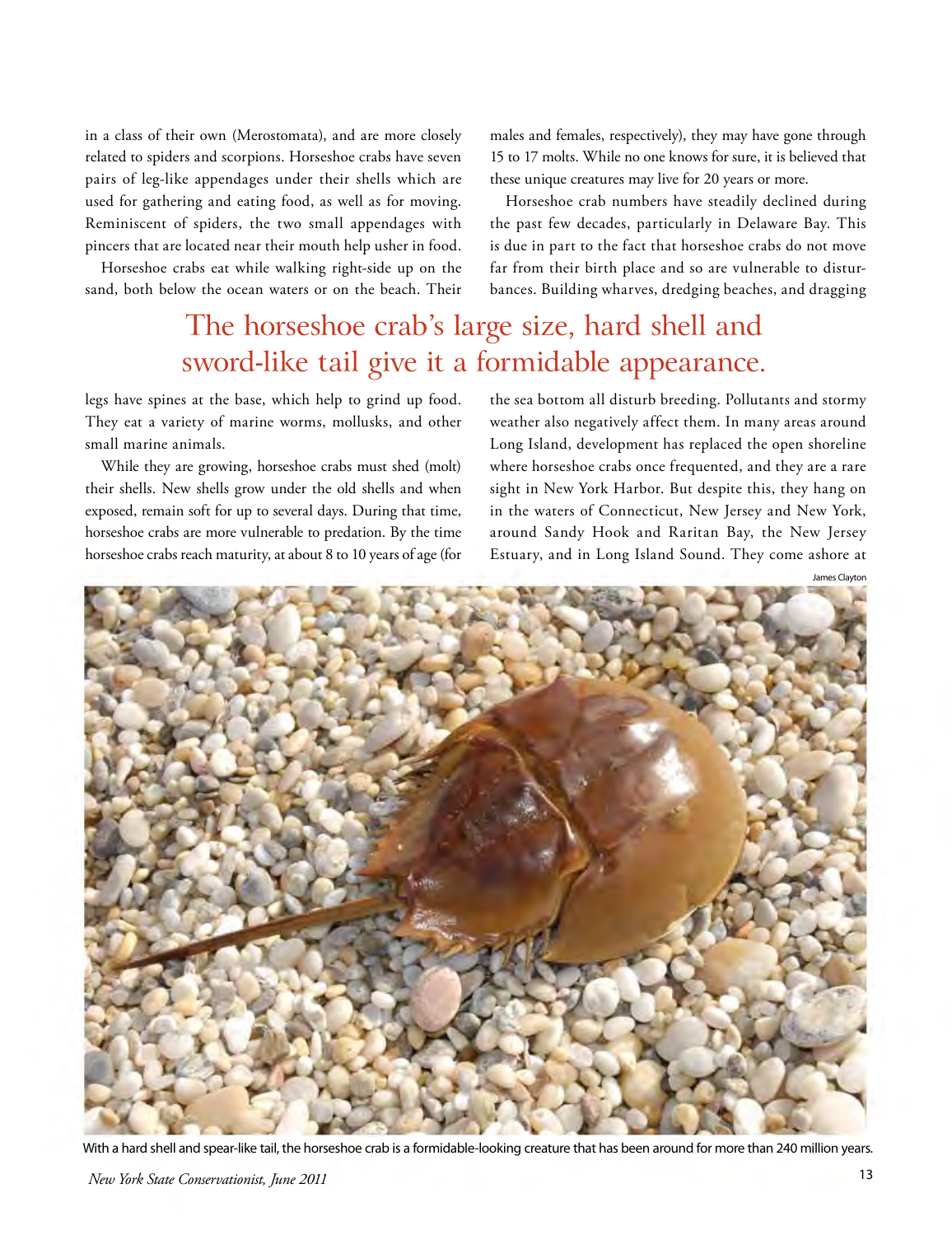Staten Island's Great Kills, and Midland Beach at Wolfe's Pond Park, and around Long Island at sites from Montauk to Sag Harbor, and from Jones Beach to Jamaica Bay.

 humans harvesting them. The Lenape made bowls, bails, Horseshoe crab numbers have also been affected by hoes and spear tips out of horseshoe crab parts. Colonists, and those who followed, ground up the crabs to make fertilizer (when eels ran short) and for use as fowl feed. Since the 1920s, scientists have been capturing horseshoe crabs to examine their eyes (two lateral compound eyes on either

contains the clotting factor LAL (limulus amoebocyte lysate), which clots when toxins are encountered. This is very useful in alerting medical personnel to possible dangerous reactions to blood transfusions, vaccines and medicines.

Horseshoe crabs are also used as bait to capture whelks and eels, largely for the Asian market. To this end, millions of crabs were harvested in the past two decades.

Recently, however—prodded in part by concerned citizens beset with nostalgia for the creatures they saw during their youth and now only occasionally encounter—people

### While no one knows for sure, it is believed that these unique creatures may live for 20 years or more.

side of their shell with a smaller eye behind each one; one central "endoparietal" eye on the shell surrounded by two small ones, as well as two eyes located on the underside near the mouth; and multiple photoreceptors on the tail which combine to form the last "eye"). This led to insights into how light hits the optic nerve and then is transmitted to the brain.

Since the 1990s, horseshoe crabs have been captured to use their blood for medical testing. Horseshoe crabs' blue blood have changed their attitudes, and scientists are looking closely at the state of horseshoe crab populations. In 1998, the Atlantic States Marine Fisheries Commission developed a coastwide plan that instituted state-by-state commercial harvest quotas. In New York, the recreational harvest of horseshoe crabs is restricted to five per day. Additionally, New York harvesters must have state permits, and some areas are closed to harvest. Fire Island National Seashore, for instance, is off limits to any harvest as per the U.S.



Children are fascinated by this armor-plated crustacean.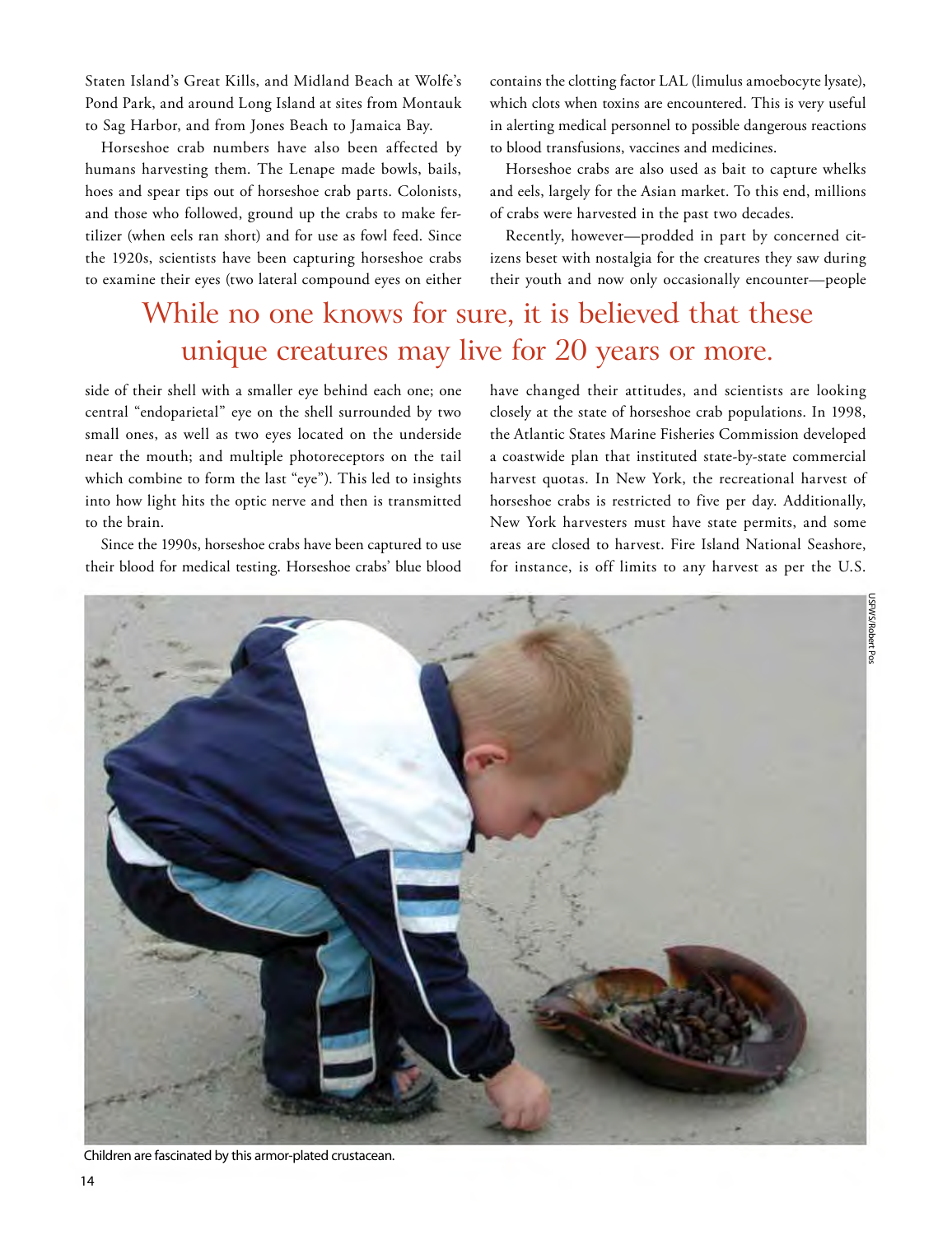harvest regulations can be obtained by contacting DEC's National Park Service's protection of "national seashores." Other restrictions regarding open seasons, permits and Bureau of Marine Resources.

There are a number of groups that have made it their mission to watch over horseshoe crab populations. The New York Horseshoe Crab Monitoring Network is a cooperative effort between Cornell Cooperative Extension and DEC. Each May-July, they organize the event described at the beginning of this article, whereby participants visit specific identified beaches throughout New York's Marine District and assist with the collection of scientific data. To find out more about this event, visit the network's website at **www. [nyhorseshoecrab.org](https://nyhorseshoecrab.org)**.

There are several other efforts that also benefit the state's horseshoe crab populations, including: New York Audubon's IWASH (Improving Wetland Accessibility for Shorebirds and Horseshoe Crabs), which looks at the effect of litter on birds and crabs; the Long Island Horseshoe Crab Network run by a professor at Dowling College, which monitors 64 sites in Queens, Long Island and Brooklyn; and Friends of the Bay at Oyster Bay, Friends of Flax Pond in Stony Brook, and Friends of Little Neck Bay, which all keep tabs on horseshoe crabs. In addition, New York Harbor School's Marine Science and Technology Center currently being built on Governor's Island has plans to reintroduce local marine ecosystem animals long gone, such as *Limulus*, to New York Harbor.

To me, horseshoe crabs represent my youth. Late spring and early summer were defined by this creature scrabbling into the near surf. My friends and I spent hours watching and playing with them, fascinated by their armor-plated looks and lumbering movements. They held such a sense of wonder. Today, the sight of a shed shell washed up on the beach still thrills me, and I will often stop and collect them. The fragile molts of the youngest make nifty gilded objects for crafters, and their "Darth Vader helmets" and "swords" are great playthings for children. I have faith that these icons of beach lovers will continue for generations to come, and look forward to sharing their discovery with others.

 Conservation Association of Cape Cod.) Lee Roscoe is the author of numerous articles on wildlife. She is also a playwright and longtime environmental educator. To contact Lee, visit <www.capecodwalks.net>. (Note: She wishes to thank Brenda Boleyn, a founder of The Horseshoe Crab

 *Conservationist* Assistant Editor Eileen Stegemann grew up watching horseshoe crabs on the Jersey shore and Cape Cod.



USFWS/Robert Pos







(top and center) During the spawning season (May and June), thousands of horseshoe crabs can be seen along the bays of Long Island's shoreline.

(bottom) Biologists affix plastic tags to some horseshoe crabs' shells <sup>15</sup> (bottom) biologists and plastic tags to some noisesnice clabs shells and plastic tags to some noisesnice clabs shells as part of a mark-recapture study.